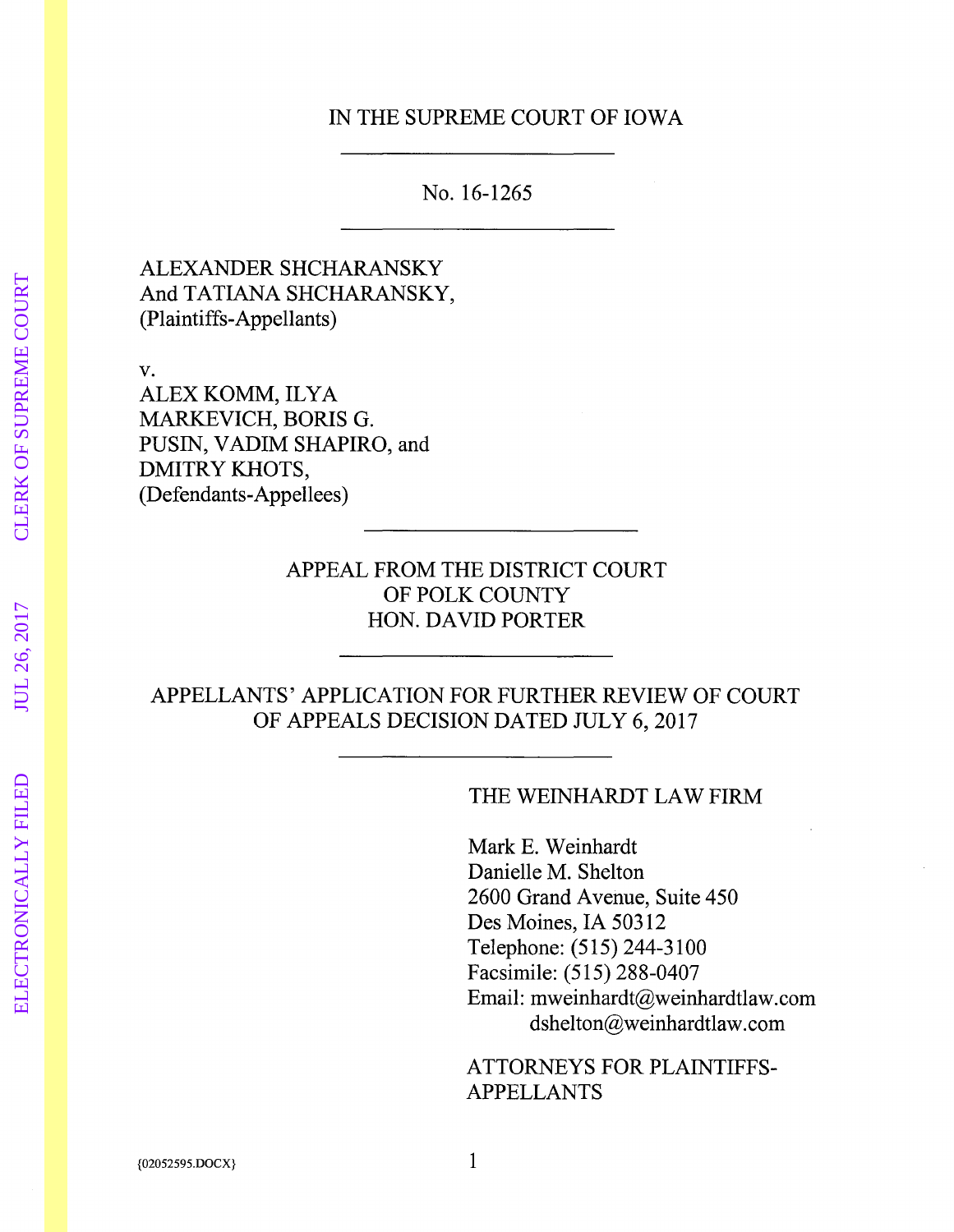# **QUESTION PRESENTED FOR REVIEW**

I. When a party pays a joint debt with funds from her own account and then seeks contribution from a co-debtor, is it a defense to her contribution claim that she received the funds that she used to pay the debt from a third party?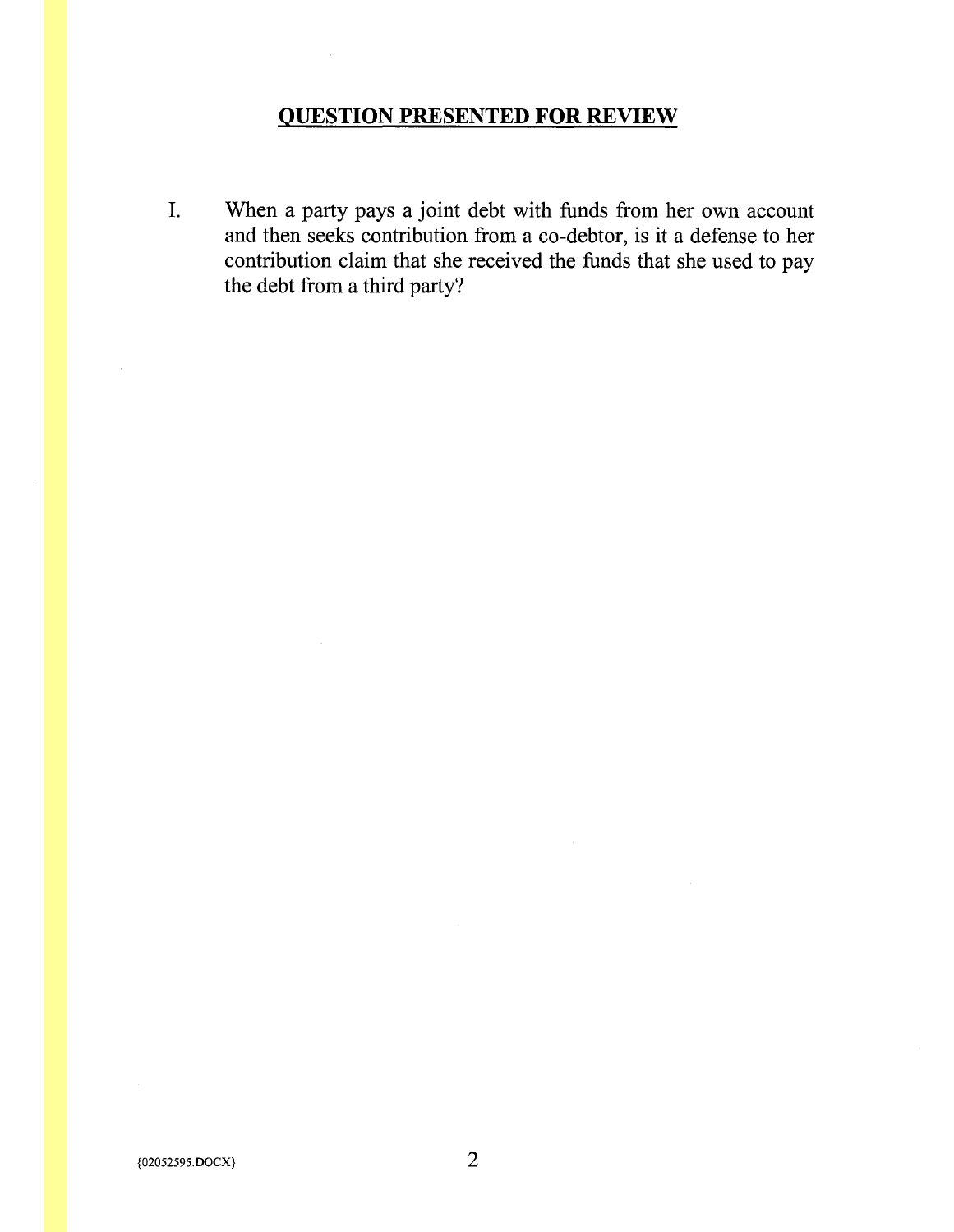# **TABLE OF CONTENTS**

 $\mathcal{A}^{\prime}$ 

| $\mathbf{I}$ .<br>THE OPINION CONFLICTS WITH THIS COURT'S DECISION IN                                  |  |
|--------------------------------------------------------------------------------------------------------|--|
| II.<br>THE OPINION ERRONEOUSLY INTERPRETS SECTION 11 TO<br>BAR VALID CONTRIBUTION CLAIMS TO WHICH THAT |  |
|                                                                                                        |  |
|                                                                                                        |  |
|                                                                                                        |  |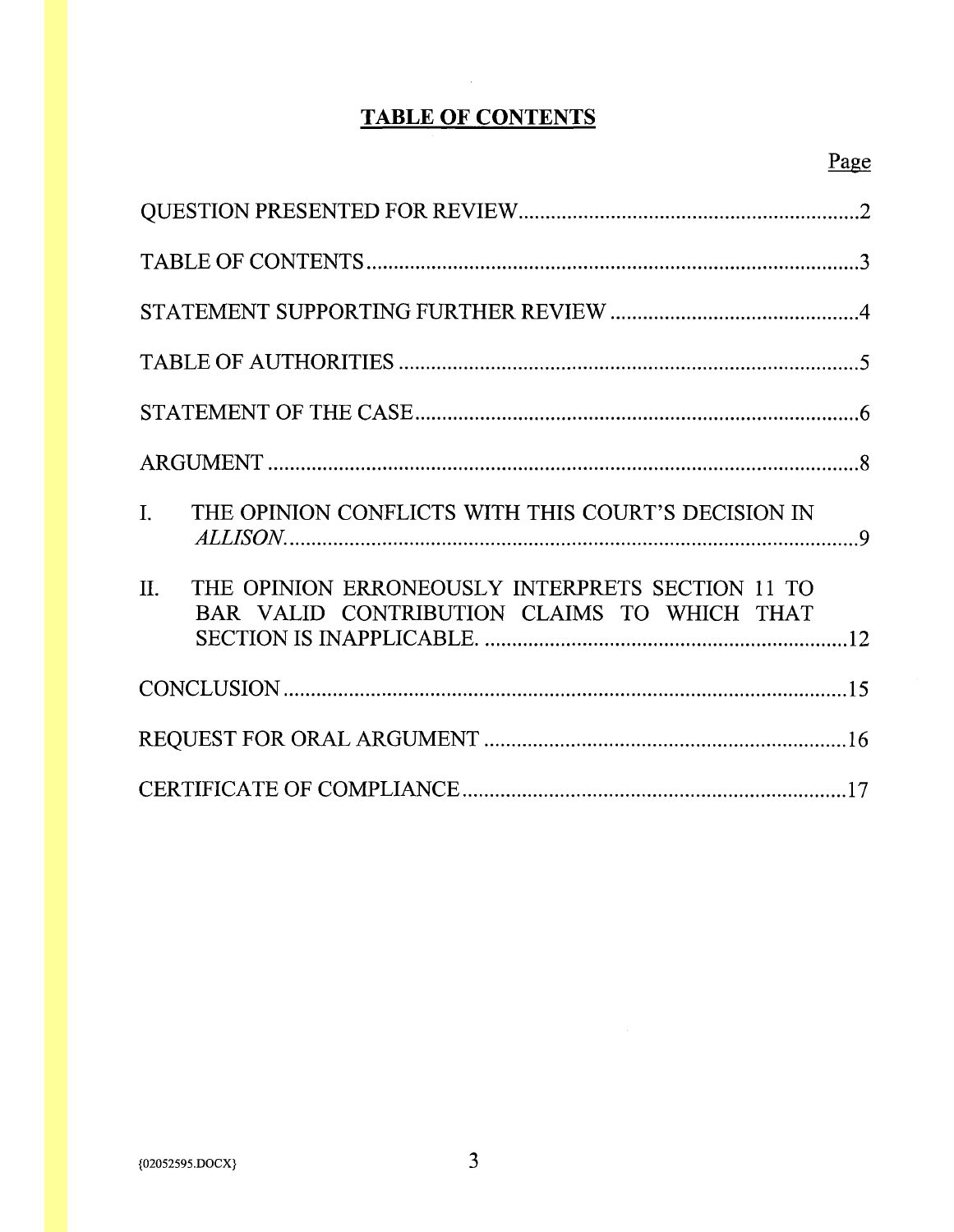#### **STATEMENT SUPPORTING FURTHER REVIEW**

The Court of Appeals' opinion squarely "conflict[s] with a decision of this court," and upsets settled law of this State, thus warranting further review. *See* Iowa R. App. P. 6.1103(b)(1). The Court of Appeals' opinion purports to adopt language from a treatise, 18 Am.Jur.2d *Contribution* § 11, (" $§$  11 or "Section 11"), as the law of contribution in Iowa. In so doing the opinion contradicts this Court's decision in *Allison v. L.E. Allison Estate,*  560 N.W.2d 33 (Iowa 1997), which rejects the approach set forth in§ 11 in favor of a common sense standard.

Worse, even if § 11 were authoritative in Iowa, the Court of Appeals' opinion misconstrues it. The Court of Appeals read § 11 as barring recovery from a joint debtor simply because the contribution plaintiff received the money that paid the joint debt from someone else. Section  $11 -$  which by its own terms applies only when someone *other than the contribution plaintiff*  actually made the payment  $-$  has not been interpreted that way in any jurisdiction. Doing so now will allow joint debtors to unjustly escape their obligations. The Court of Appeals' opinion therefore "chang[es] [the] legal principles" of the established law of equitable contribution in a manner that is not only ill-advised but that should be first addressed by this Court. *See*  Iowa R. App. P. 6.1103(b)(3).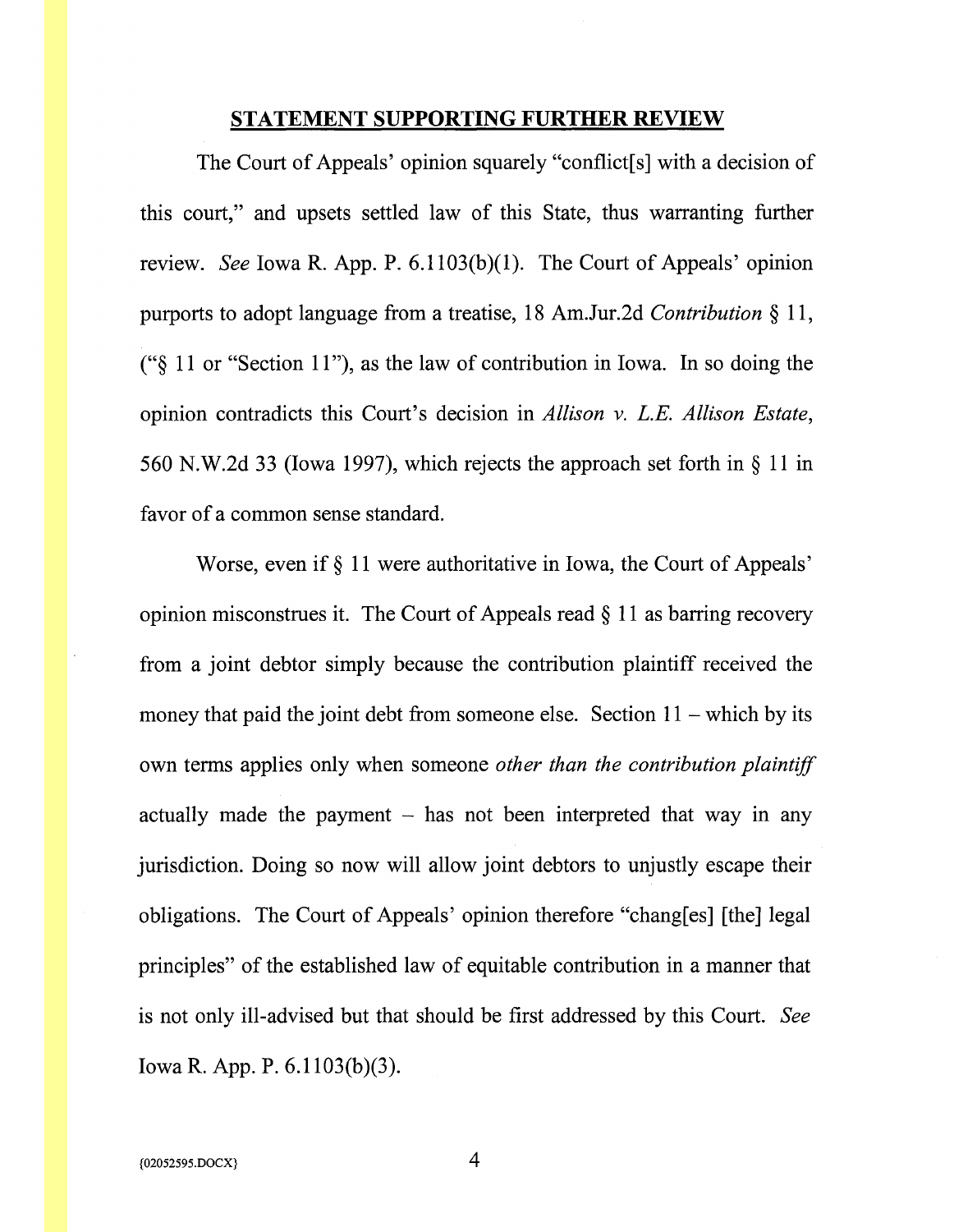# **TABLE OF AUTHORITIES**

# **Cases**

| Allison v. L.E. Allison Estate, 560 N.W.2d 33 (Iowa 1997)5, 11              |
|-----------------------------------------------------------------------------|
| Byrnes v. Phoenix Assur. Co. of N.Y., 178 F. Supp. 488                      |
| Hills Bank & Trust Co. v. Converse, 772 N.W.2d 764 (Iowa 2009) 9            |
| M&I Bank v. Cookies on Demand, L.L.C., 270 P.3d 1229 (Table),               |
| Shcharansky v. Shapiro, 842 N.W.2d 387 (Table), 2013 WL 6116883             |
|                                                                             |
| <b>Statutes</b>                                                             |
|                                                                             |
|                                                                             |
|                                                                             |
| <b>Other Authorities</b>                                                    |
| Restatement (Third) of Restitution and Unjust Enrichment $\S 23$ (2011)  10 |
|                                                                             |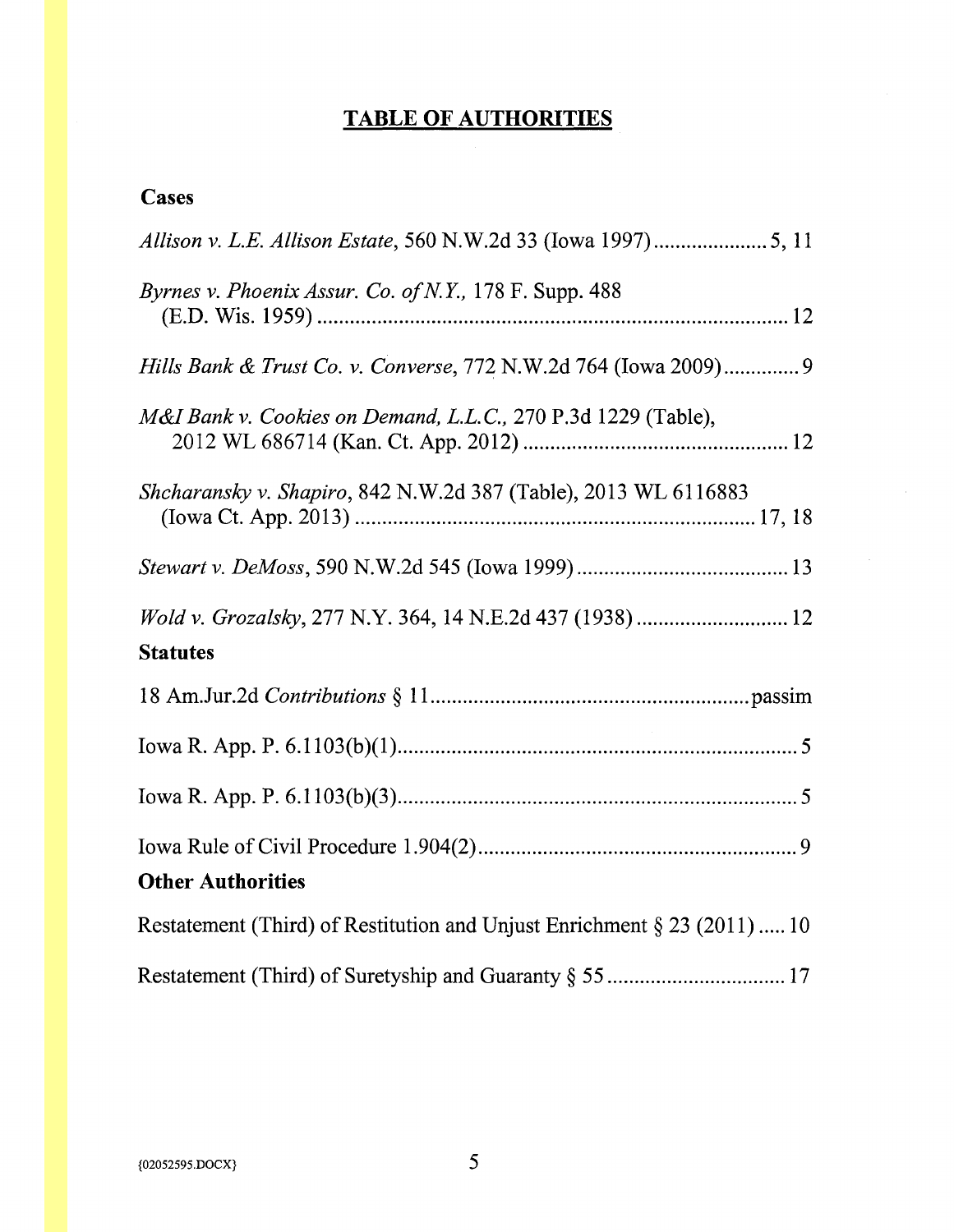#### **STATEMENT OF THE CASE**

In this action, Plaintiffs Alexander and Tatiana Shcharansky, a husband and wife (the "Shcharanskys") sought contribution from the Shapiro Group Defendants<sup>1</sup> for payments the Shcharanskys made on a debt owed to Wells Fargo Bank ("Wells Fargo"). The primary obligor on the debt was Continuous Control Solutions, Inc. ("CCS"). Certain members of the Shcharansky Group<sup>2</sup> and members of the Shapiro Group personally guaranteed that debt. The debt was incurred while CCS was under the control of the Shapiro Group Defendants. In 2007, control of CCS passed from the Shapiro Group to members of the Shcharansky Group.

In 2009, Wells Fargo obtained a judgment on its loans against CCS as well as against the personal guarantors of the loans, including the Shapiro Group Defendants. Following that judgment, CCS entered into a forbearance agreement with Wells Fargo that required it to make a large lump sum payment to Wells Fargo and quarterly payments thereafter. CCS at all times used its best efforts to make those payments but nonetheless was unable to make those payments beginning in June of 2010.

 $\mathbf{1}$ The Shapiro Group Defendants are comprised of Defendants Vadim Shapiro, Boris Pusin, Ilya Markevich, Alex Komm, and Dmitry Khots.

<sup>2</sup> The Shcharansky Group is comprised of Plaintiffs Alexander and Tatiana Shcharansky and related parties not involved in this litigation.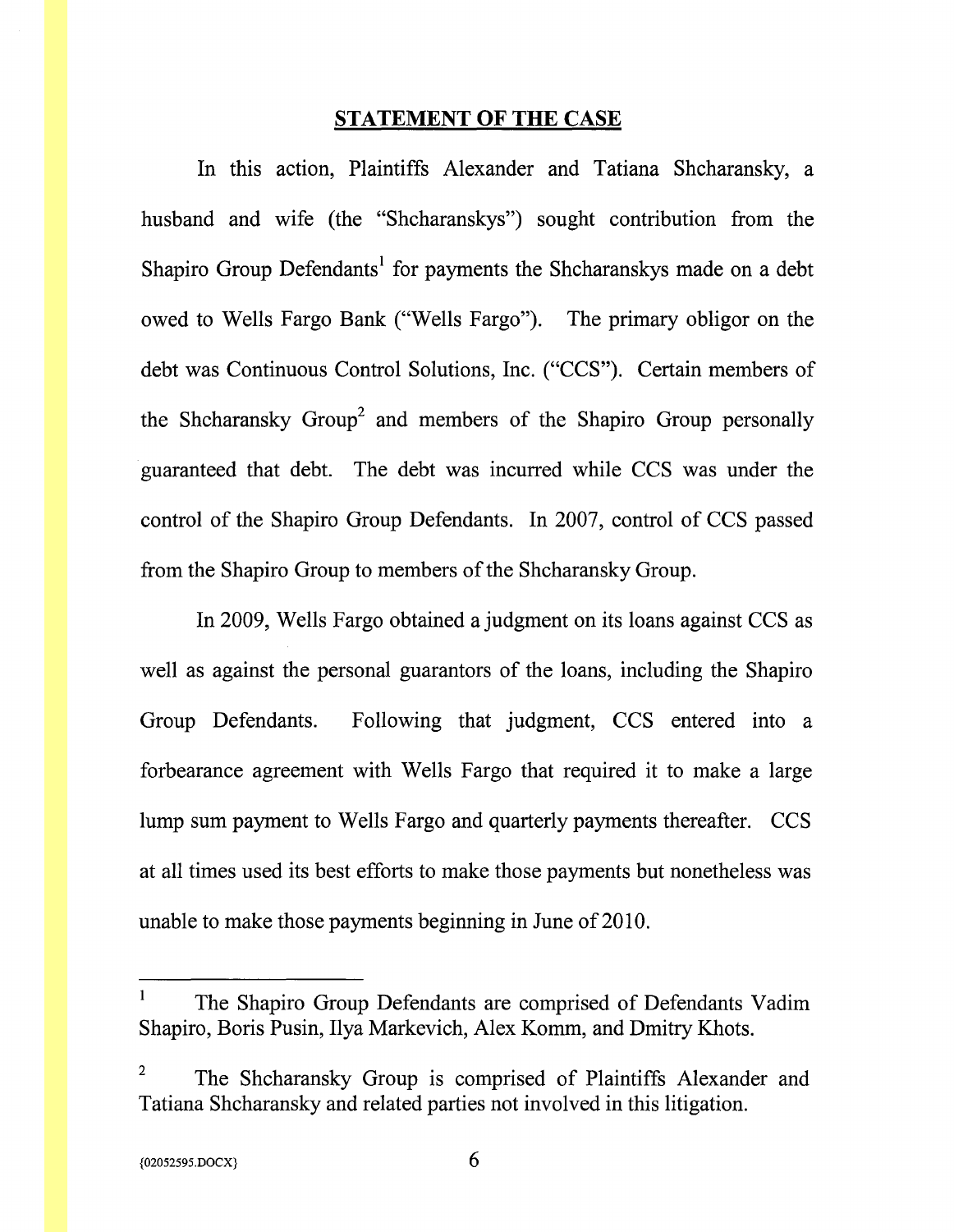Rather than allow Wells Fargo to enforce its judgment against the guarantors individually  $-$  including the Shapiro Group guarantors  $-$  the Plaintiffs discharged the remaining debt obligation from their personal accounts. They did so with monies that their parents transferred to them outright. The Plaintiffs then brought a claim seeking equitable contribution from each of the Defendants for their respective shares of the payments made by the Plaintiffs.

This is the Plaintiffs' second appeal in this case. On January 23, 2013, the Plaintiffs appealed the district court's grant of summary judgment in favor of the Shapiro Group Defendants. On November 20, 2013, the Court of Appeals reversed the summary judgment ruling, holding that factual issues existed barring summary judgment in the Shapiro Group's favor, and remanded this case for trial.

On remand from the Court of Appeals, the district court held a bench trial in this matter on December 7 - 8, 2015.<sup>3</sup> The trial concerned a single claim<sup>4</sup> brought by the Shcharanskys against the five Shapiro Group Defendants for contribution. Following trial, the district court requested and

<sup>&</sup>lt;sup>3</sup> For reasons immaterial to this appeal, the trial did not occur until almost two years later.

<sup>4</sup> Prior to trial, the Court bifurcated out a counterclaim, cross-claim, and third-party claim for a later jury trial, if necessary.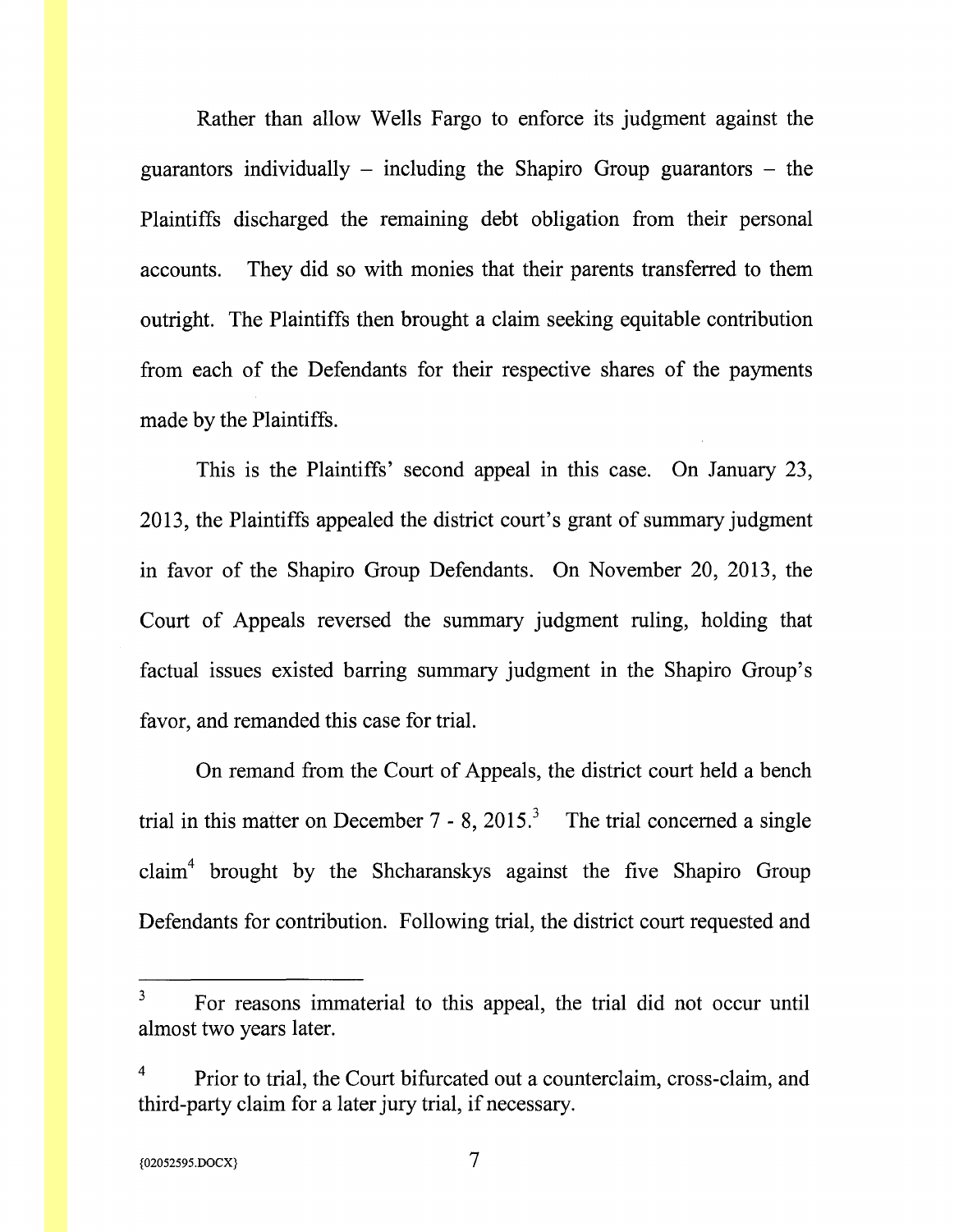the parties submitted proposed findings and conclusions. On February 29, 2016, the district court entered judgment for the Defendants and dismissed the remaining claims. On March 15, 2016, the Plaintiffs filed a motion to amend and enlarge under Iowa Rule of Civil Procedure 1.904(2). Following briefing by the parties and a hearing, on July 8, 2016, the district court entered a six-page ruling denying the Plaintiffs' Rule 1.904 Motion.

On July 22, 2016, the Plaintiffs timely filed their notice of appeal. Following briefing by the parties, this case was transferred on April27, 2017 to the Court of Appeals' non-oral argument calendar. On July 6, 2017 the Court of Appeals filed its opinion affirming the district court's dismissal of the Plaintiffs' contribution action.

#### **ARGUMENT**

In most respects, this case presents a straightforward claim for contribution: The Plaintiffs and Defendants were co-guarantors on a debt arising from a loan. With monies from their personal accounts, the Plaintiffs paid off the joint debt in its entirety. They then sought contribution from the co-guarantor defendants. Under well-settled contribution law their recovery should be all but assured. *See Hills Bank & Trust Co. v. Converse,* 772 N.W.2d 764, 772, 773 (Iowa 2009) (adopting the Restatement approach for determining the contributive share of cosureties); Restatement (Third) of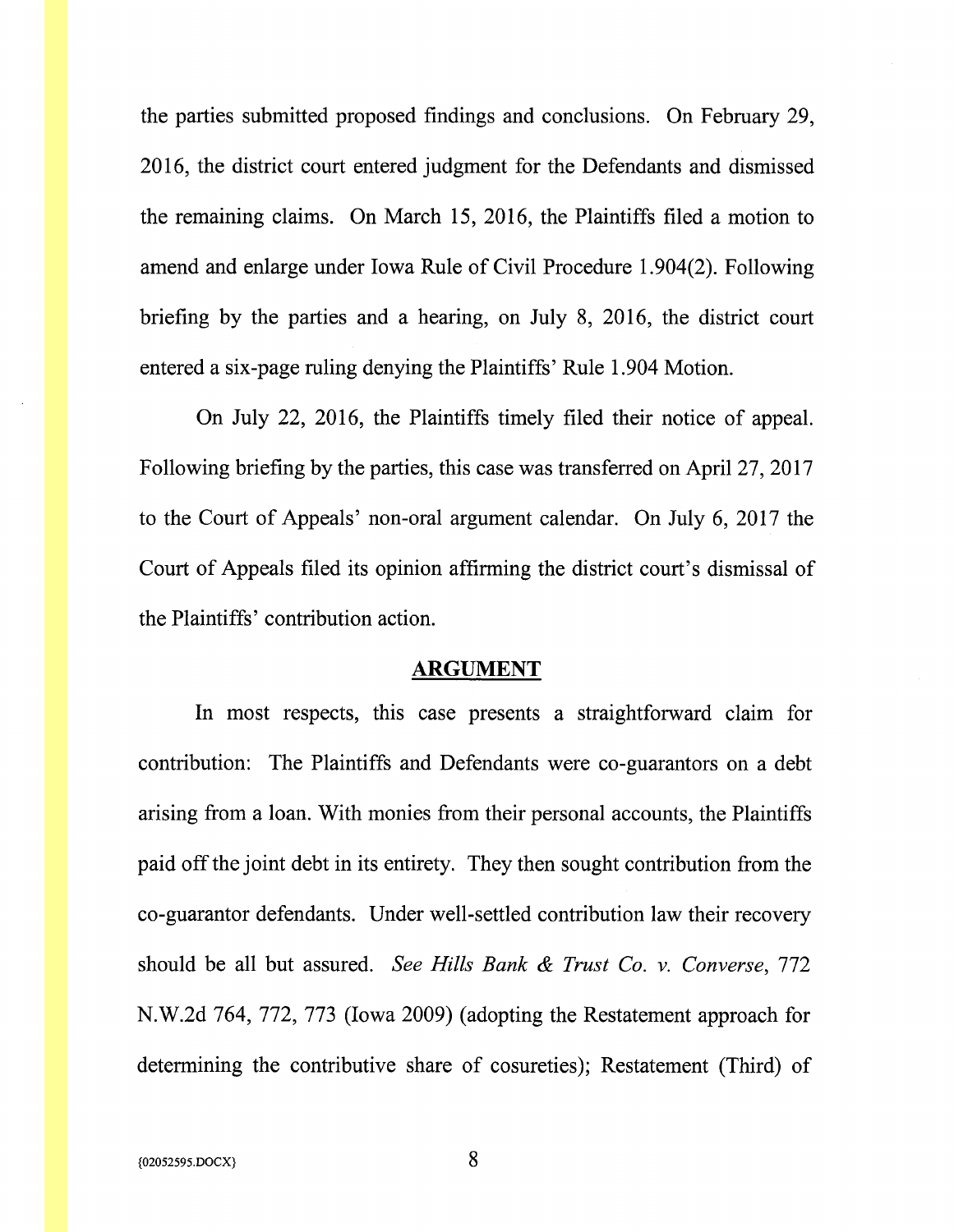Restitution and Unjust Enrichment  $\S 23 (2011)$  ("If the claimant renders to a third person a performance for which claimant and defendant are jointly and severally liable, the claimant is entitled to restitution from the defendant as necessary to prevent unjust enrichment.").

However, the Court of Appeals held that because the Plaintiffs got the money they used to pay the debt from their respective parents, they did not "personally" make the payments and thus failed to prove their claim for contribution. Opinion at 10. The holding was based entirely on an erroneous interpretation of contribution law. Namely, the Court adopted and interpreted a single "authority" -- 18 Am.Jur.2d *Contribution* § 11 -- as standing for the far-reaching proposition that a contribution plaintiff cannot recover if she pays off the joint debt with money that she received from someone else.<sup>5</sup> The opinion is wrong for two reasons, both of which warrant this Court's review.

# I. THE OPINION CONFLICTS WITH THIS COURT'S DECISION IN *ALLISON.*

In adopting § 11 as authoritative contribution law in Iowa, the Court of Appeals' opinion conflicts with this Court's decision in *Allison v. L.E.* 

<sup>&</sup>lt;sup>5</sup> At one point in its opinion, the Court of Appeals quotes  $\S$  11 but through an *"id."* cite mistakenly cites to § 1. Opinion at 8. Elsewhere the opinion correctly cites to  $\S 11$ . Opinion at 9. To be clear,  $\S 11$  is the one at issue in this case.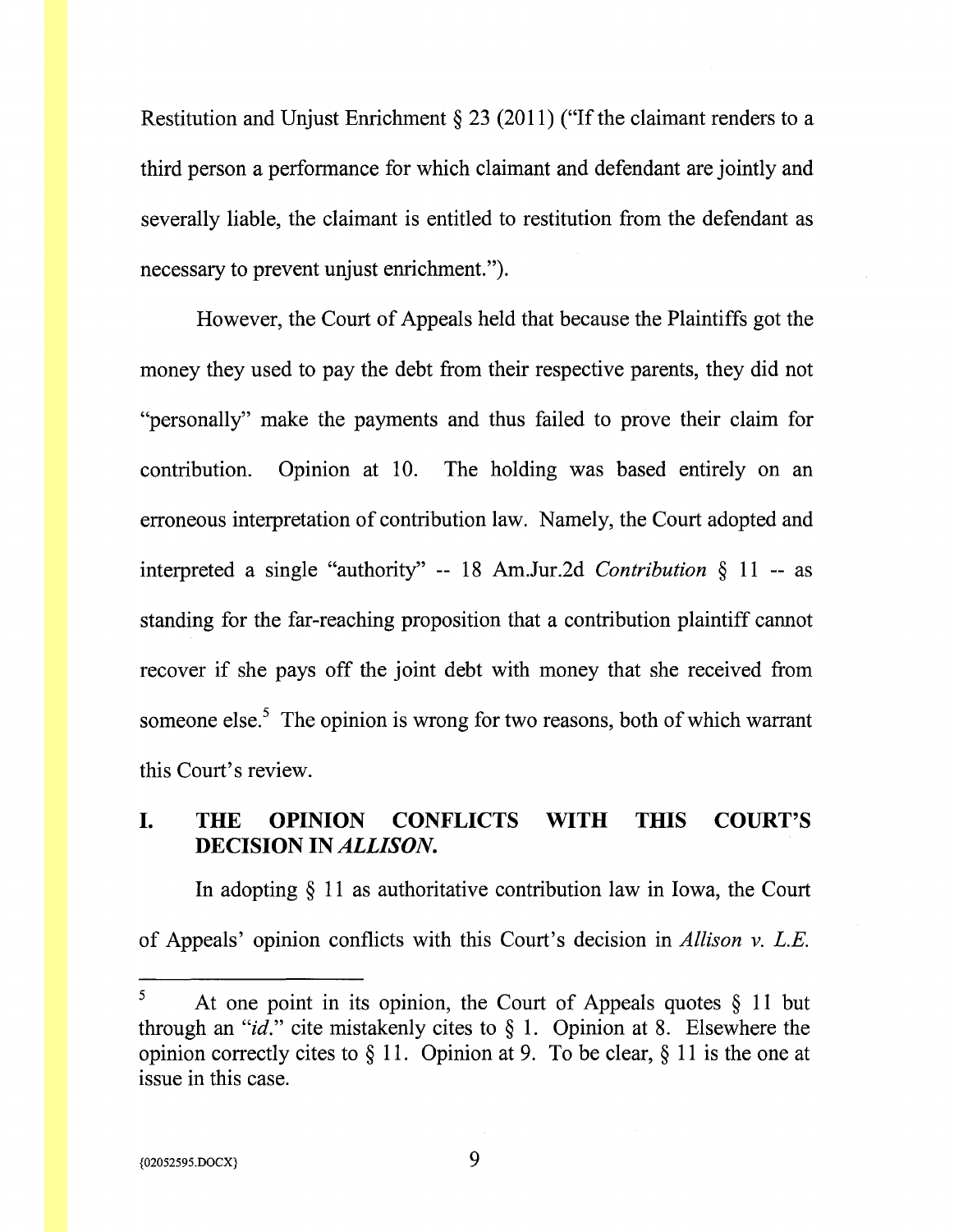*Allison Estate,* 560 N.W.2d 33 (Iowa 1997). *Allison* involved a case in which § 11 is intended to apply: a case in which the joint debt is, as a factual matter, literally paid by someone other than the contribution plaintiff. Section 11 reads: "Payment by another other than an obligor, even though for an obligor's benefit, gives the obligor no right of contribution." *Allison*  did not, however, adopt  $\S$  11's bright-line approach that bars recovery because someone else makes the payment. Instead, *Allison* adopted a more flexible approach that permits a contribution plaintiff to recover a payment actually made by a third party if the plaintiff proves the third party's payment was made for the plaintiff's benefit.<sup>6</sup> See Allison, 560 N.W.2d at 335. The Court of Appeals' opinion, in adopting § 11 as authoritative, is plainly inconsistent with *Allison*<sup>7</sup> And, tellingly, the Court of Appeals'

<sup>6</sup> The facts of *Allison* were such that in order to show the third party's payment was made for the plaintiffs' benefit, the plaintiffs had to show they were indebted to the third-party payor. They could not. They were not indebted to the third party, he made the payments on his own behalf, and this Court thus found that the plaintiffs had not themselves paid "more than [their] just share of a common burden or obligation." *!d.* at 335.

All of this goes well beyond the facts of the instant case. Here, unlike the situation under consideration in *Allison* and in § 11, *the third parties were not the payors.* The Shcharanskys' parents paid the money to the Shcharanskys. Then the Shcharanskys paid the money to Wells Fargo *directly.* That is why, as discussed *infra* Part II, § 11 has no bearing in this case.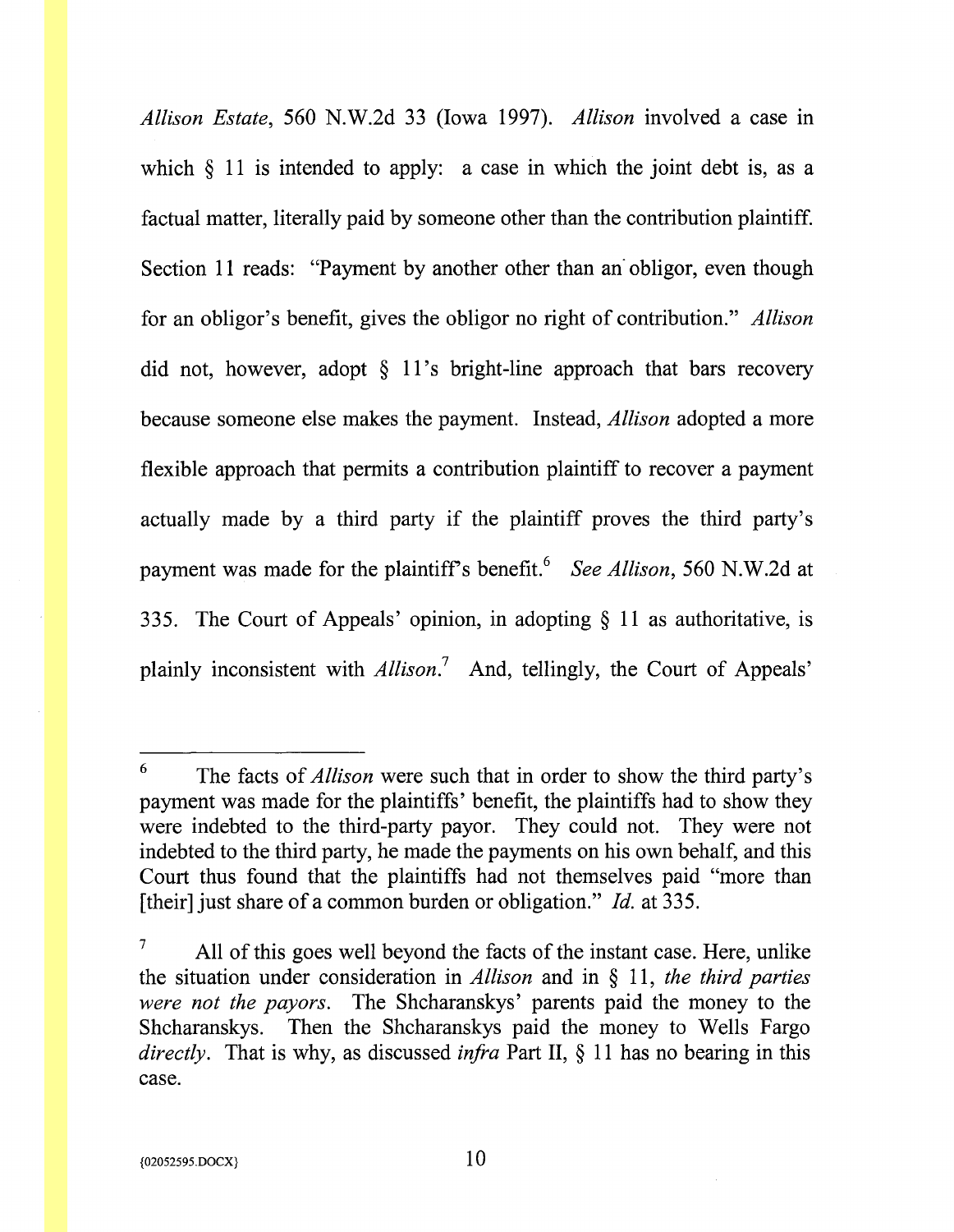opinion did not cite to *Allison,* despite the parties' extensive briefing of that decision.

This Court in *Allison,* like other courts, rejected the approach set forth m § 11 for reasons consistent with the broad equitable purpose of contribution law. *See Wold v. Grozalsky,* 277 N.Y. 364, 368, 14 N.E.2d 437, 439 (1938) (holding a contribution claim lies for a plaintiff when "the judgment was paid on behalf of [the plaintiff]," because "[t]here can be no doubt that he would have such right if he had paid the money himself and in fact and effect this is what happened.");<sup>8</sup> M&I Bank v. Cookies on Demand, *L.L.C.,* 270 P.3d 1229 (Table), 2012 WL 686714, at \*7 (Kan. Ct. App. 2012) (allowing plaintiff to recover for contribution where "payment was made on [the plaintiff's] behalf" by a company in which the plaintiff and his wife were owners); *Byrnes v. Phoenix Assur. Co. of NY.,* 178 F. Supp. 488, 491 (E.D. Wis. 1959) ("Any amount thereof paid by [the plaintiff] or in his behalf, in excess of one-half of the judgment vests rights of contribution against [the defendant] in [the plaintiff], to which rights any party who paid on behalf of [the plaintiff] may be subrogated.").

The tension between this line of cases and that set forth in  $\S$  11 is demonstrated by the fact that the *Wold* case is cited as a "but see" authority in the notes to § 11.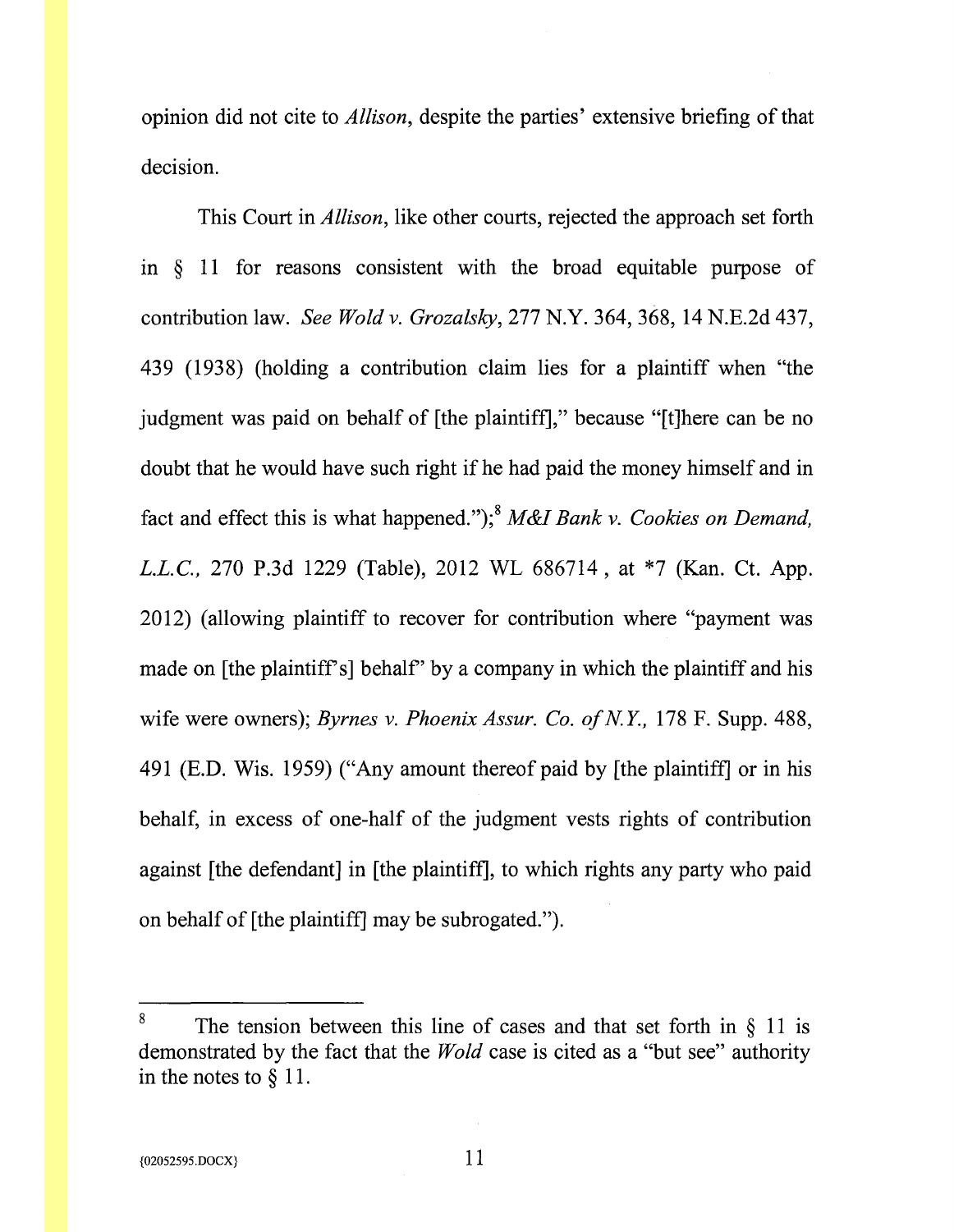# **II. THE OPINION ERRONEOUSLY INTERPRETS SECTION 11 TO BAR VALID CONTRIBUTION CLAIMS TO WHICH THAT SECTION IS INAPPLICABLE.**

The Court of Appeals' adoption of § 11 in conflict with *Allison* is bad enough, but that court compounded the error by stretching § 11 to apply to this case where it simply has no bearing. By its plain terms,  $\S$  11 applies only when someone other than the contribution plaintiff makes the payment  $-$ as § 11 puts it, a "payment by another." Section 11 does not apply when the plaintiff herself makes the payment, regardless of where she got the money. A diligent Westlaw search of  $\S$  11 reveals that that section<sup>9</sup> has never been interpreted as applicable when payment was made directly by the plaintiff. Nor does any case cited in  $\S$  11 contain that fact pattern.<sup>10</sup> Rather, that section has without exception only been invoked, and the cases it relies upon only spring from fact patterns, when another person actually made the payment.<sup>11</sup> In other words, that section has everything to do with who

That search included searching for  $\S$  11 under its former numbering,  $\S$ 12, as well as its current numbering. To add to the confusion, this Court has cited to former§ 11 (now§ 10) in *Stewart v. DeMoss,* 590 N.W.2d 545, 547 (Iowa 1999).

<sup>&</sup>lt;sup>10</sup> Section 11 cites only four cases, one of which is a "but see" authority. All of these cases, like those that cite to  $\S$  11, are ones in which someone else made the payment.

 $11$  This raises an important point about a treatise such as Am. Jur. 2d. A treatise is not "the law." It is an attempt by scholars to state what the law is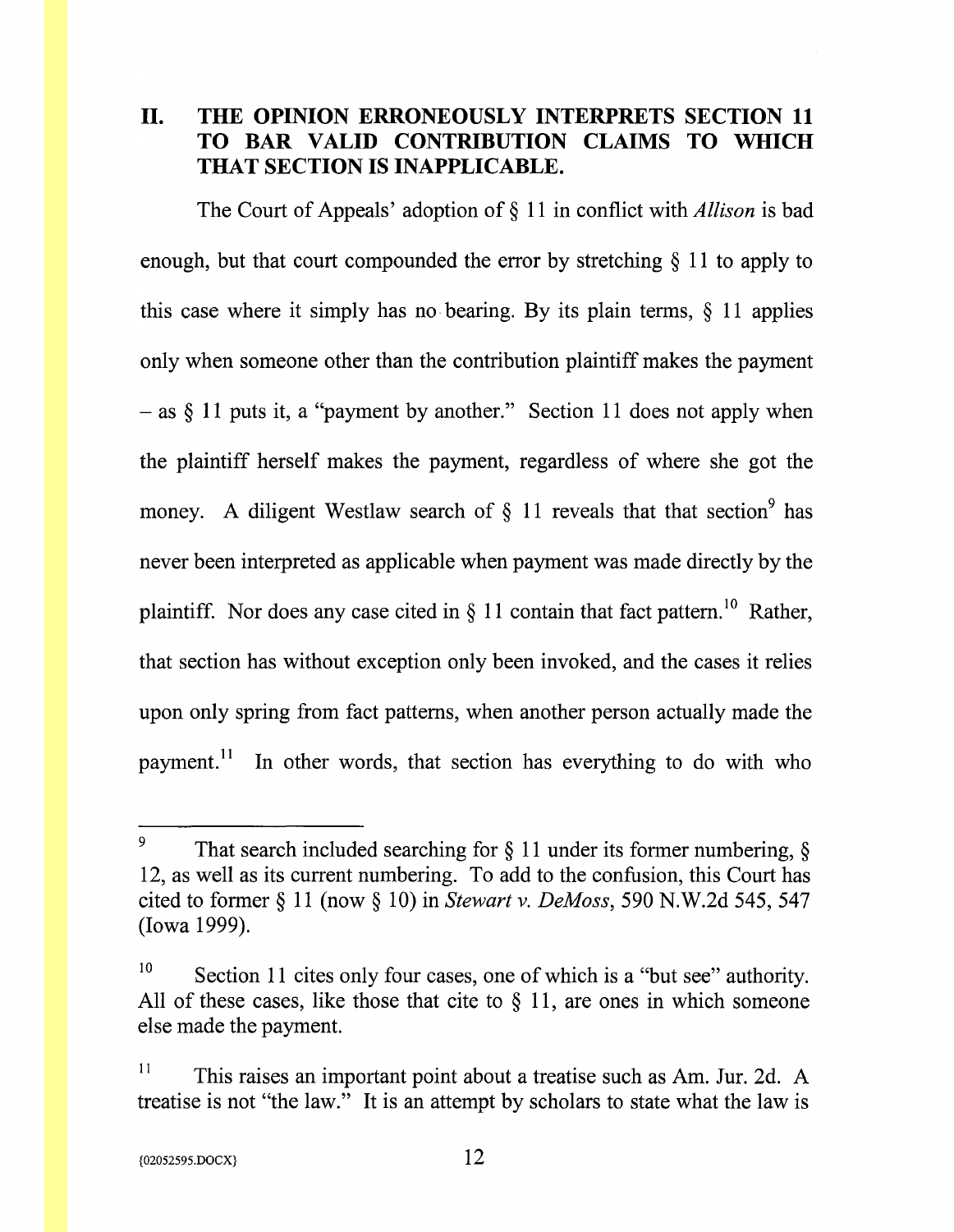actually paid the creditor and nothing to do with where the funds might have originated before the actual payor paid. Thus § 11 does not, as the Court of Appeals reasoned, authorize a court to ignore actual transfers and actual payments in favor of a legal fiction. And it does not permit a court to hold that someone who had relinquished money through an unrestricted transfer was the "real" payor, rather than the party to whom it relinquished that money.

The Court of Appeals' opinion thus misinterprets § 11 to apply in a context in which its application makes no sense. That section arguably makes sense (as held by some jurisdictions, but not Iowa) as a limit to recovery in situations in which someone other than the plaintiff directly makes the payment. In such cases a court may be skeptical as to whether the monies, when directly paid by someone else, were actually paid on behalf of the plaintiff for the joint debt. However, that rationale does not apply when the plaintiff actually makes the payment.

More broadly, the Court of Appeals' opinion's focus on where the Plaintiffs got the money they used to pay the joint debt is simply misplaced. As a legal matter, it does not matter to their contribution claim

based on research in actual sources of law-here, cases addressing the point in question. It is the cases, not the treatise, that are authoritative. If those cases do not support what Court of Appeals has ruled, no reading of a treatise, much less a tortured one as here, can be a substitute.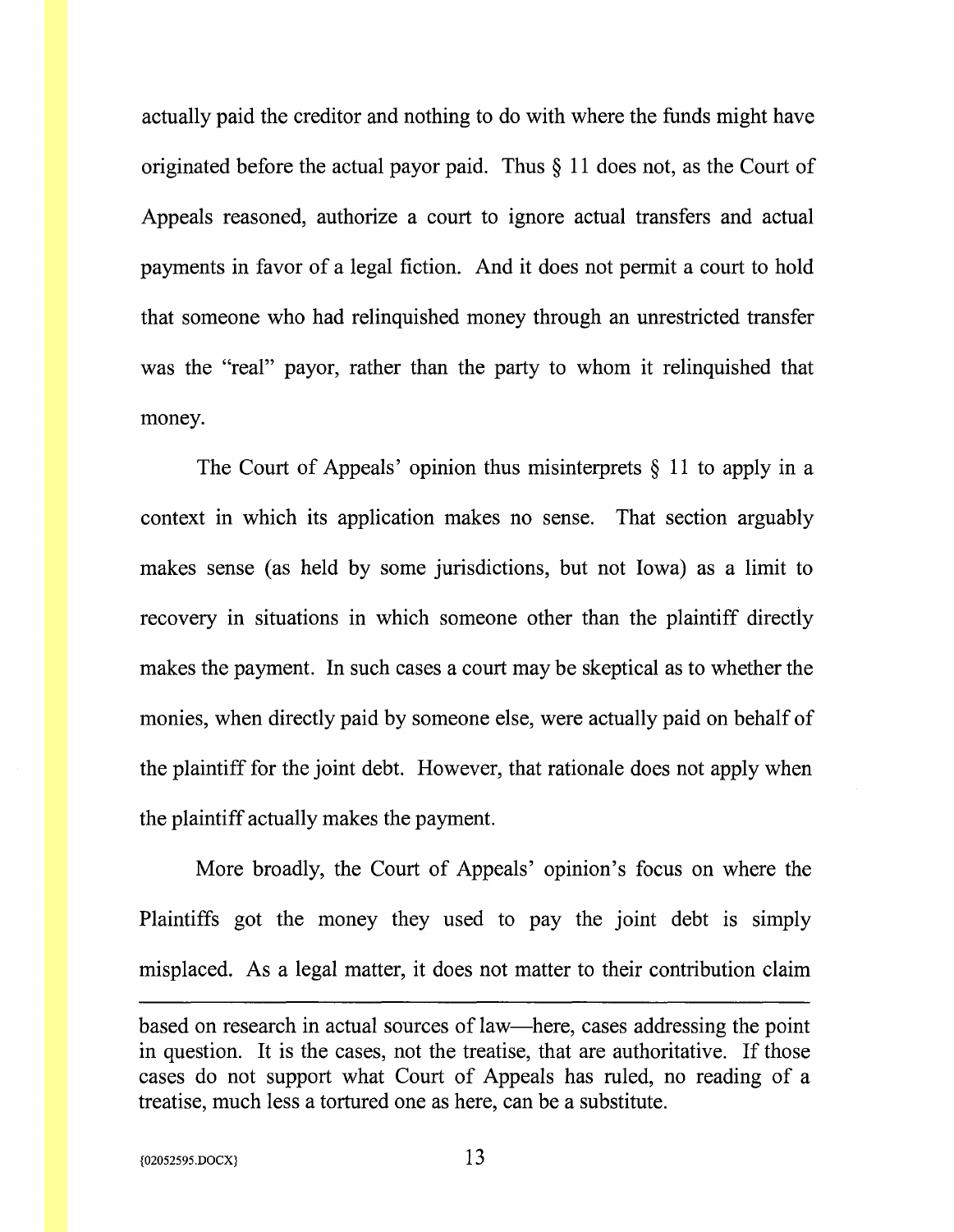whether the Shcharanskys got the money from their parents, earned it, won it at Prairie Meadows, or found it on the ground. If they paid the money, they are entitled to contribution. Indeed, that is just what the Court of Appeals said the first time it had this case. In response to a recitation of facts about the monies the Shcharanskys got from their parents, that court said:

We believe these "facts" miss the point. The claim at issue is Alexander and Tatiana's claim for contribution. It is apparently undisputed the funds at issue that were used to pay Wells Fargo came directly from Alexander and Tatiana's bank accounts. ... In light of the undisputed fact that some payments were made from the personal bank accounts of Alexander and Tatiana to satisfy the Wells Fargo obligation, if the finder of fact determines the members of the Shapiro Group were coguarantors (and therefore cosureties) of the obligation of CCS to Wells Fargo, then we believe a genuine issue of material facts exists as to whether Alexander and Tatiana have a right to contribution (and how much) against them under Restatement (Third) of Suretyship and Guaranty§ 55.

*Shcharansky v. Shapiro,* 842 N.W.2d 387 (Table), 2013 WL 6116883, at \*1

(Iowa Ct. App. 2013) *("Shcharansky* F').

In fact, the Court of Appeals' current opinion badly obscures the meaning of its prior opinion on this point. The current opinion quotes the earlier opinion as "finding 'that the source of the funds is critical to Alexander and Tatiana's claim of contribution..." Opinion at 5. That quotation is neither quite accurate nor is it in context. Here is what the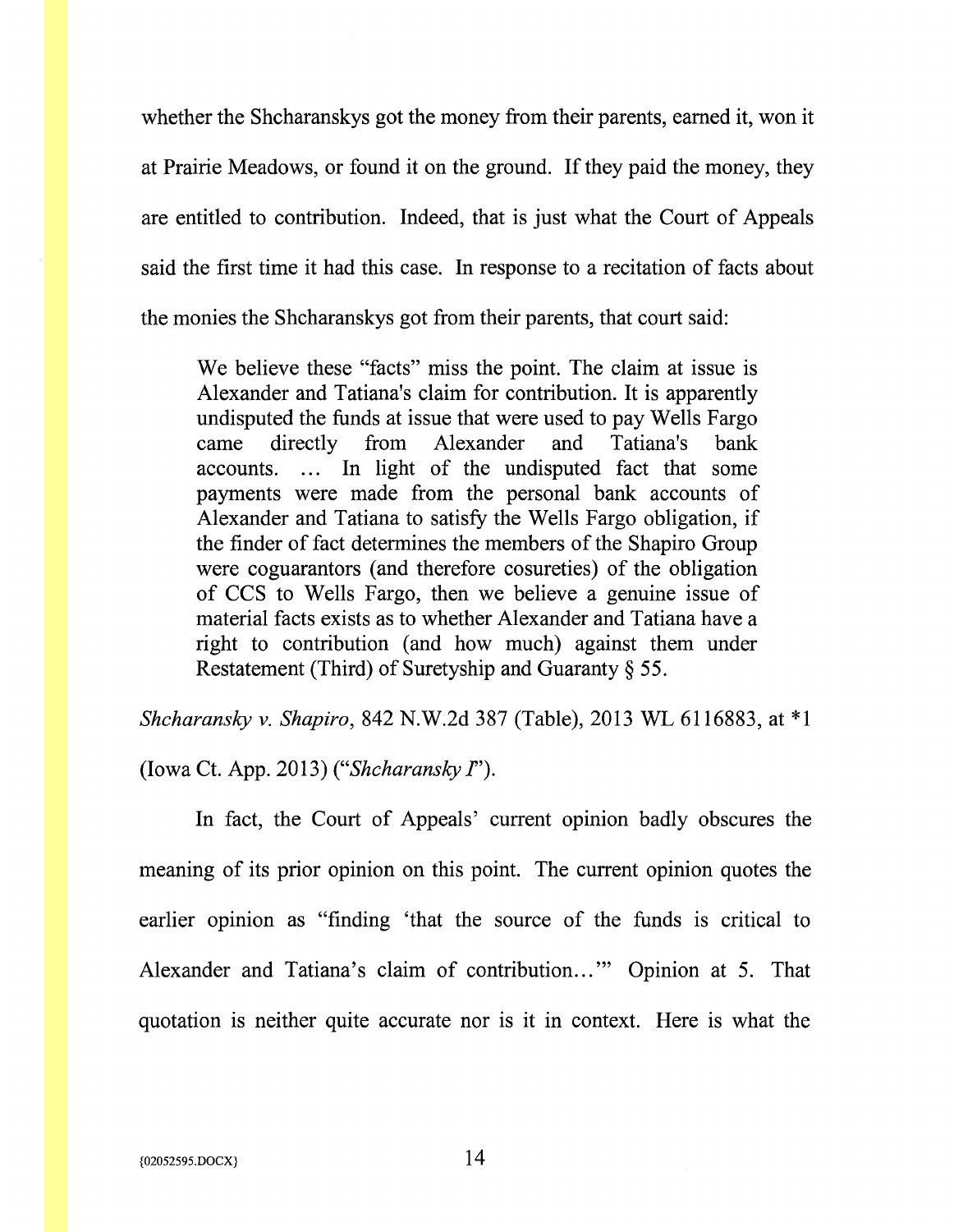Court of Appeals actually said in 2013, immediately after the passage quoted above:

In any event, *even if it is determined that the source of the funds is critical to Alexander and Tatiana 's claim of contribution,*  whether the funds were loans or gifts (or distributed as a part of an underlying conspiracy) is a disputed factual issue that needs to be fleshed out at trial and is likely dependent on credibility determinations that should be left for the jury.

*Shcharansky I, at* \*1 (emphasis supplied). Further, in a footnote, the Court of Appeals pointed out that the "conspiracy" reference was suggested by the Shapiro Group; the Court of Appeals did not mean to suggest that there was anything improper about the transfer of funds from parents to adult children in this case. $^{12}$ 

In sum, the Court of Appeals not only impermissibly twisted  $\S$  11 to decide this case, it impermissibly twisted its own prior opinion and created destructive precedent for the law of contribution in Iowa along the way. Further review by this Court is required to rectify that error.

# **CONCLUSION**

For the foregoing reasons, Alexander and Tatiana Shcharansky respectfully request that the Court grant further review of the Court of Appeals decision dated July 6, 2017 and reverse the Order: Ruling &

 $12$  In the trial at issue in this appeal, the evidence did not support a finding of a conspiracy or wrongdoing, and the Court of Appeals' decision did not address, let alone decide the appeal, on that basis.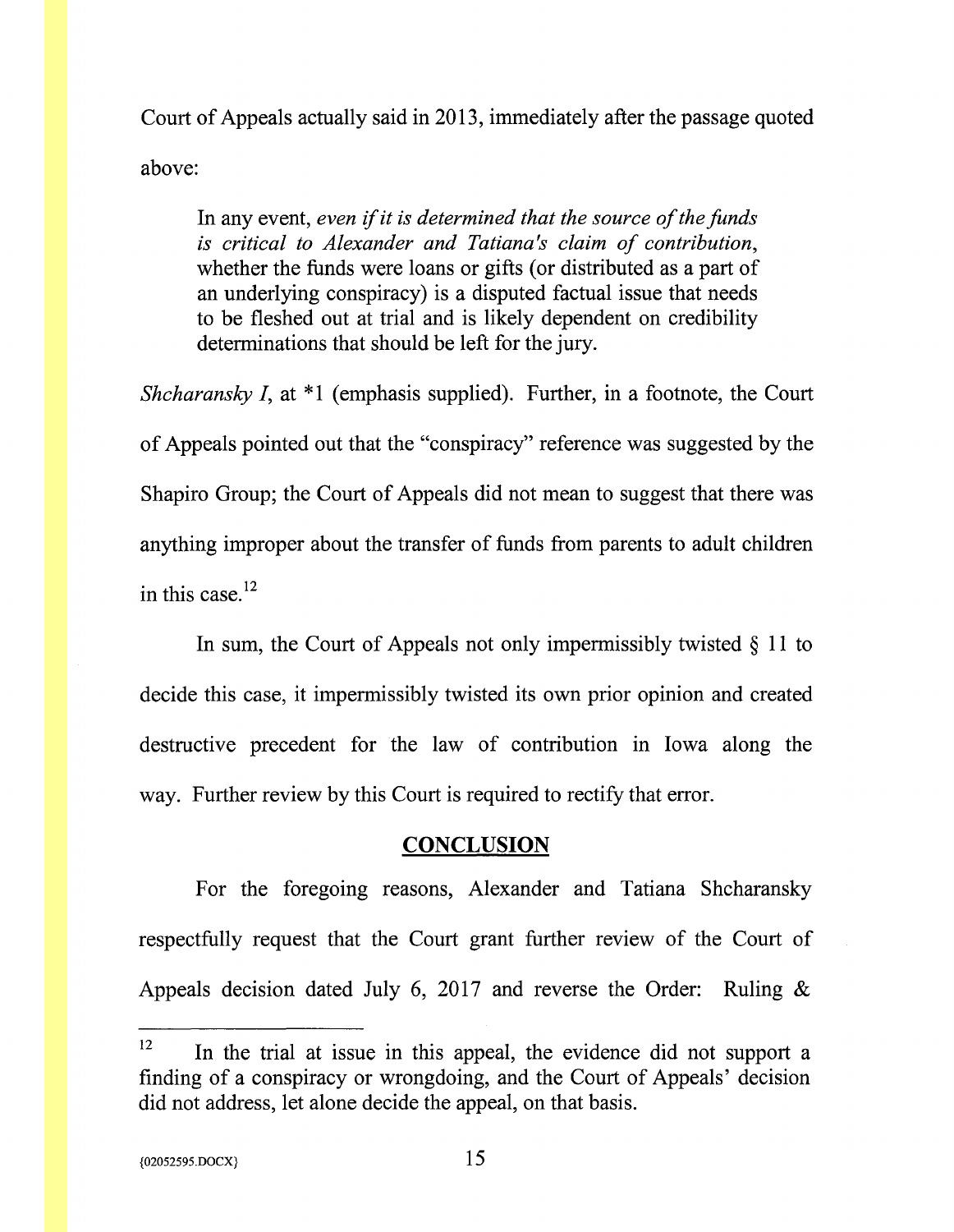Judgment Entry entered on February 29, 2017, and the Order Ruling on

Plaintiff's Motion to Amend And Enlarge entered on July 8, 2017.

# **REQUEST FOR ORAL ARGUMENT**

If this application is granted, Alexander and Tatiana Shcharansky

respectfully request oral argument on the issues addressed above.

THE WEINHARDT LAW FIRM  $Bv$  $Mark E$ . Weinhardt AT0008280

Danielle M. Shelton AT0007184

2600 Grand Avenue, Suite 450 Des Moines, lA 50312 Telephone: (515) 244-3100 mweinhardt@weinhardtlaw.com dshelton@weinhardtlaw.com

## ATTORNEYS FOR APPELLANTS

## **CERTIFICATE OF FILING AND SERVICE**

I hereby certify that on July 26, 2017, I electronically filed the foregoing Application for Further Review with the Clerk of the Supreme Court by using the Iowa Electronic Document Management System which will send notice of electronic filing to the following. Per Rule  $16.317(1)(a)$ , this constitutes service of the document for purposes of the Iowa Court Rules.

Jason C. Palmer Timothy Lillwitz Bradley M. Beaman Bradshaw, Fowler, Proctor & Fairgrave, P.C. 801 Grand Avenue, Suite 3700 Des Moines, lA 50309-8004